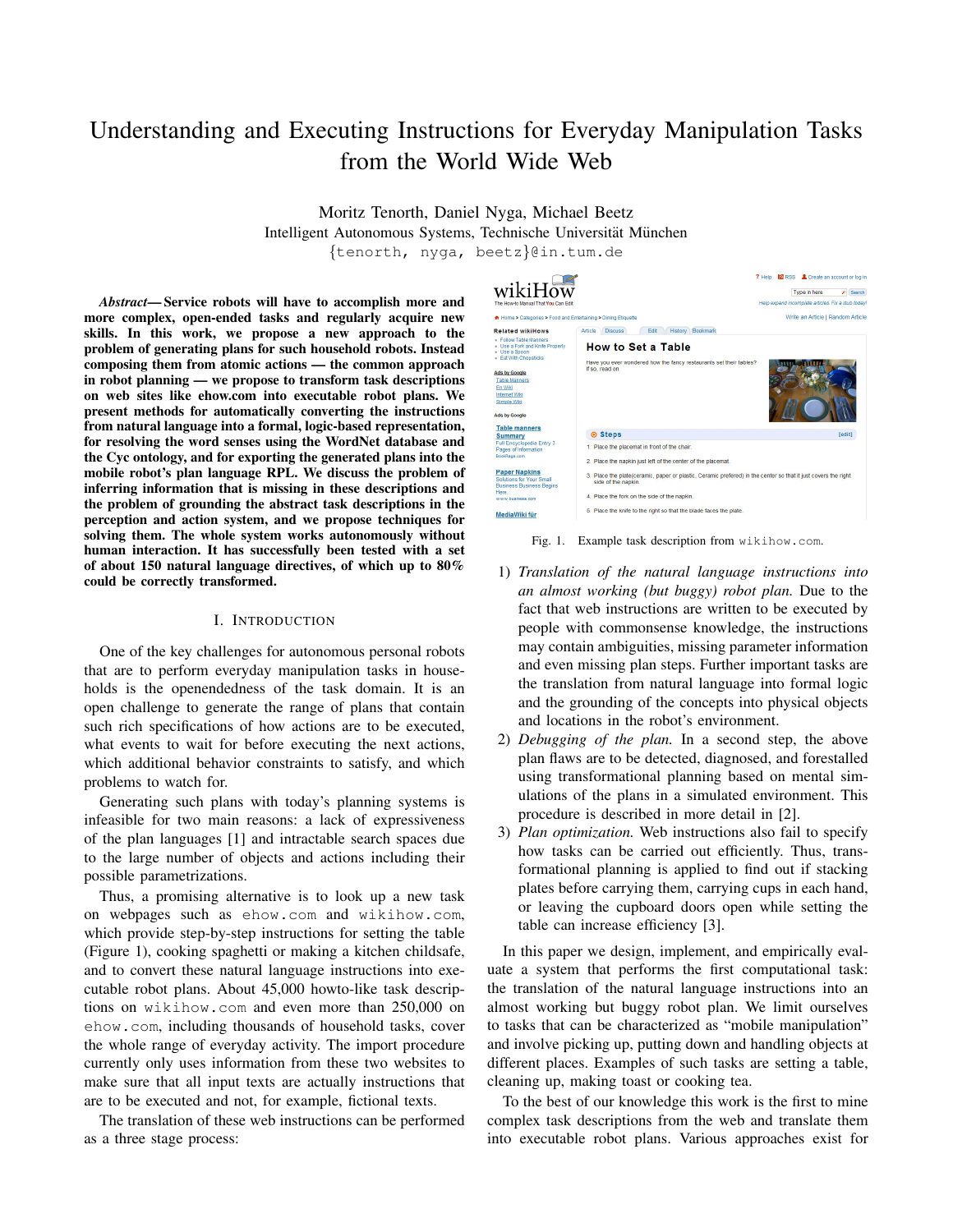building speech interfaces to robots, but normally, they are quite limited in terms of vocabulary or allowed grammatical structures ([4], [5], [6]). Kate et al. [7] use similar methods as we do for the semantic parsing, but do not apply them to web instructions and do not provide details of the knowledge processing and symbol grounding. Perkowitz et al. [8] also used task descriptions from ehow.com, but only extracted sequences of object interactions for activity recognition, while we generate executable action descriptions. Parts of the current system, the translation from natural language into a formal task description, have successfully been used for verifying that a table has been set correctly [9].

We do not see the main contributions of this paper in the area of natural language processing, where we mainly combine state-of-the-art techniques. However, it is novel to apply these techniques to instructions from the web with the intention of generating executable robot plans. This allows the robot to acquire new skills in a radically new way. The main contributions of the paper are the following:

- We demonstrate that it is feasible to automatically generate executable robot plans from natural-language instructions taken from websites.
- We present techniques for semantically parsing instructions, for automatically resolving the ontological concepts belonging to the words involved, and for translating them into grounded symbolic representations that are linked to the perception and action system.
- We propose methods which exploit common sense knowledge, a rich environment model and observations of previous actions for inferring information that is missing in the howtos.

The remainder of the paper is organized as follows: We start with the semantic parsing of the instructions (II-A), continue with the resolution of word senses (II-B), the internal plan representation (II-C), and finally the export into the RPL language (II-D). We briefly sketch the plan debugging (II-E) and explain how the system infers missing information (II-F). We finish with the evaluation results (III), a discussion of the performance of the system (IV) and our conclusions.

#### II. TRANSLATING INSTRUCTIONS

In this section, we will present the different steps from the instruction in natural language to an executable plan with the example sentence "Place the cup on the table". Figure 2 gives an overview of the structure of our system.

# *A. Semantic Parsing*

Starting from the syntax tree generated by the Stanford parser, a Probabilistic Context Free Grammar (PCFG) parser [10], increasingly complex semantic concepts are generated in a bottom-up fashion using transformation rules similar to those in [7].

The leaves of the parse tree are words *Word(label, pos, synsets)*, consisting of a label, a part-of-speech (POS) tag and the synsets they belong to (see Section II-B). Examples of POS tags are *NN* for a noun, *JJ* for an adjective or *CD* for



Fig. 2. Overview of the import procedure. After determining the syntactic structure, the system resolves the meaning of the words and builds up a formal plan representation which can afterwards be transformed into an executable robot plan.

a cardinal number. In the following, an underscore denotes a wildcard slot that can be filled with an arbitrary value.

Words can be accumulated to a quantifier *Quant(Word( ,CD, ),Word( ,NN, ))* consisting of a cardinal number and a unit, or an object *Obj(Word( ,NN, ),Word( ,JJ, ), Prep, Quant)* that is described by a noun, an adjective, prepositional statements and quantifiers. A prepositional phrase contains a preposition word and an object instance *Prep(Word(\_,IN,\_),Obj)*, and an instruction is described as *Instr(Word( ,VB, ),Obj,Prep,Word( ,CD, ))* with a verb, objects, prepositional postconditions and time constraints. Since some of the fields are optional, and since the descriptions can be nested due to the recursive definitions, this method allows for representing complex relations like "to the left of the top left corner of the place mat".

Figure 3 exemplarily shows how the parse tree is translated into two *Obj* instances, one *Prep* and one *Instr*.



Fig. 3. Parse tree for the sentence "Place the cup on the table" (left) and the resulting data structures representing the instruction that are created as an intermediate representation by our algorithm (right).

Some automatic post-processing of the generated data structures resolves object names consisting of multiple words (like "stove top"), phrasal verbs (like "turn on"), and pronominal anaphora (references using pronouns like "it"). Currently, we assume that "it" always refers to the last mentioned object, which proved to be a sensible heuristic in most cases. The system also handles conjunctions and alternative instructions ("and", "or"), negations, and sentences starting with modal verbs like "You should...", as long as the rest of the sentence is an imperative statement. The slight difference in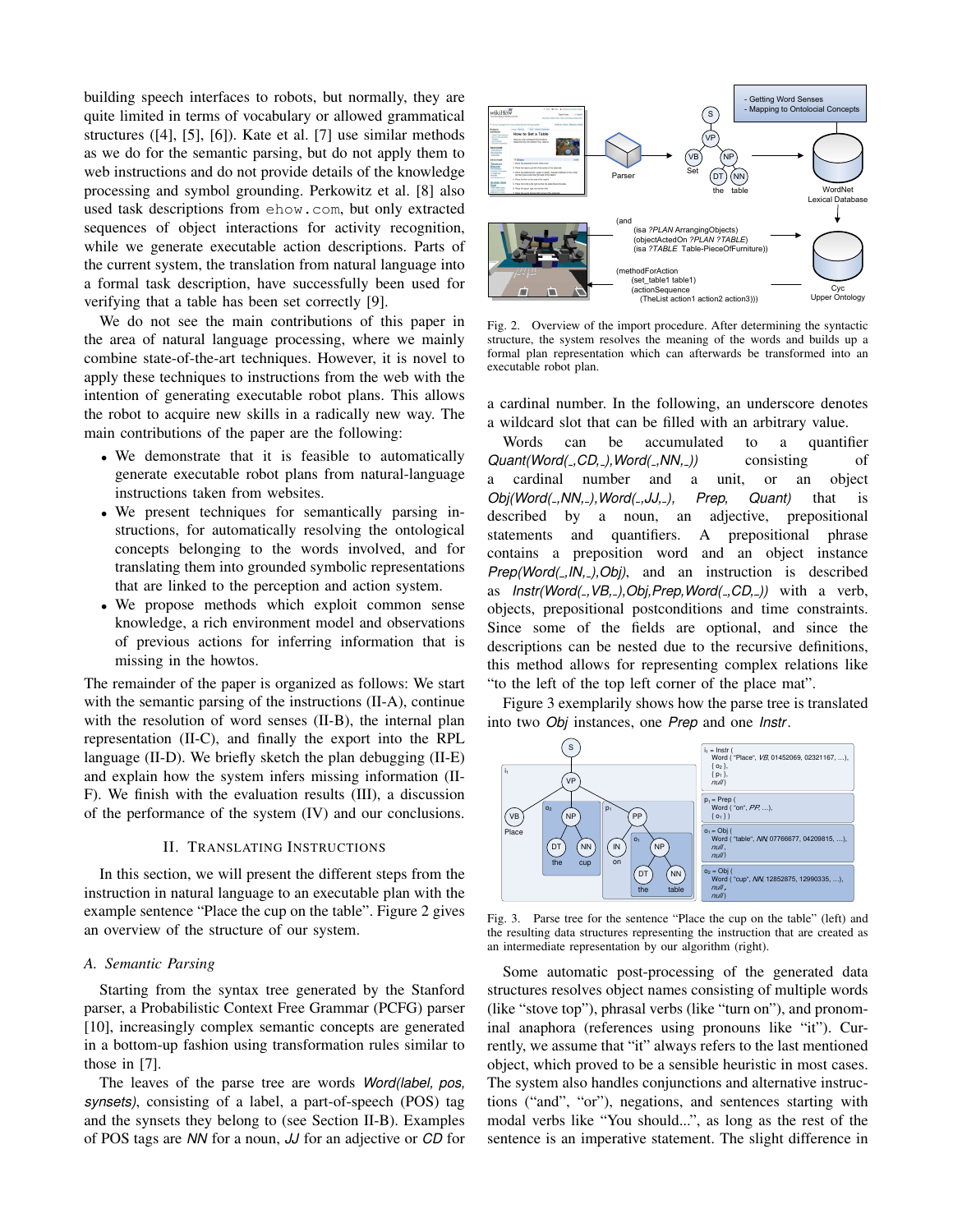meaning presented by the modal verbs cannot be represented in the robot plan language and therefore currently ignored.

# *B. Word Sense Retrieval and Disambiguation*

Once the structure of instructions is identified, the system resolves the meaning of the words using the WordNet lexical database [11] and the Cyc ontology [12]. In WordNet, each word can have multiple senses, i.e. it is contained in multiple "synsets". There exist mappings from the synsets in WordNet to ontological concepts in Cyc via the *synonymousExternalConcept* predicate. "Cup" as a noun, for instance, is part of the synsets *N03033513* and *N12852875*, which are mapped to the concepts *DrinkingMug* and *Cup-UnitOfVolume* respectively.

Most queries return several synsets for each word, so a word sense disambiguation method has to select one of them. The algorithm we chose is based on the observation that the word sense of the action verb is strongly related to the prepositions (e.g. "taking something from" as *TakingSomething* up vs. "taking something to" as *PuttingSomethingSomewhere*).

Let  $concepts(w)$  be the set of ontological concepts to which the word  $w$  could be mapped. For a single instruction  $(a_i, o_i, p_i)$  consisting of an action verb  $a_i$ , an object  $o_i$  and a set of prepositions  $p_i \subseteq$  $\{on, in, to, from, of, next_to, with, without\}$ , we are interested in the most probable pair of concepts  $(A_i, O_i) \in$ concepts( $a_i$ ) × concepts( $o_i$ ). Because the most appropriate concept for the action is, as mentioned above, largely dependent on the prepositions it co-occurs with, whereas it is reasonable to assume that the object sense is independent of the prepositions given the action sense, we compute the pair by maximizing

$$
P(O_i, A_i | p_i) = P(O_i | A_i) \cdot P(A_i | p_i)
$$
  
 
$$
\propto \frac{P(O_i, A_i)}{P(A_i)} \cdot P(A_i, p_i)
$$

The required probability values appearing in the above formulas are determined based on a training set (see Section III). If there is no statistical evidence about any sense of a word, the algorithm chooses the meaning with the highest frequency rank in WordNet.

#### *C. Formal Instruction Representation*

With the ontological concepts resolved, the howto can be formally represented as a sequence of actions in the knowledge base:

```
( methodForAction
  (COMPLEX TASK ARG1 ARG2 . . . )
  ( actionSequence
      (TheList action1 action2 ...)))
```
Each step *action1*, *action2* etc. is an instance of an action concept like *PuttingSomethingSomewhere*. Since the knowledge base contains information about required parameters for each concept, the system can detect if the specification is complete. For instance, the action *PuttingSomethingSomewhere* needs to have information about the object to be manipulated and the location where this object is to be placed.

Action parameters are created as instances of objects or spatial concepts, and are linked to the action with special predicates. In the example below, the *objectActedOn* relation specifies which object the action *put1* of type *PuttingSomethingSomewhere* is to be executed on. *purposeOf-Generic* is used to describe post-conditions; in this case, the outcome of the action *put1* shall be that the object *cup1* is related to *table1* by the *on-UnderspecifiedSurface* relation.

```
( isa put1 PuttingSomethingSomewhere )
( isa table1 Table - PieceOfFurniture )
( isa cup1 DrinkingMug )
( objectActedOn put1 cup1 )
( purposeOf - Generic
      put1
      ( on - UnderpecifiedSurface
             cup1
             table1 ) )
```
Time constraints are translated into *timeSpan* relations, quantifiers are modelled with the *amountOfObject* property, for example

( amount Of Object tables alt 1 ( Teaspoon - Unit Of Volume 1 2) ) ( timeSpan boilingFood1 ( MinutesDuration 10 12))

# *D. Robot Plan Generation*

The instructions are to be executed by our B21 robot acting in a kitchen environment. This scenario exists both in reality and in a realistic physical simulation (Figure 4). In this paper, we assume that the robot already has plans for a set of low-level actions like picking up objects or navigating to a position inside the environment. Building such a library including all the issues like object recognition and skillful manipulation is the topic of parallel research projects as described in [13].



Fig. 4. B21 robot in the real kitchen and in simulation.

For execution, the formal instruction representation has to be transformed into a valid robot plan. The plans for our robot are implemented in extended RPL (Reactive Plan Language) [14] which provides an expressive and extensible language for writing robot plans. RPL is an interpreted language written in Lisp. Objects and locations are described by designators, qualitative specifications which are resolved during the plan execution.

The first step in resolving a designator is to match a conjunction of the required properties against the objects in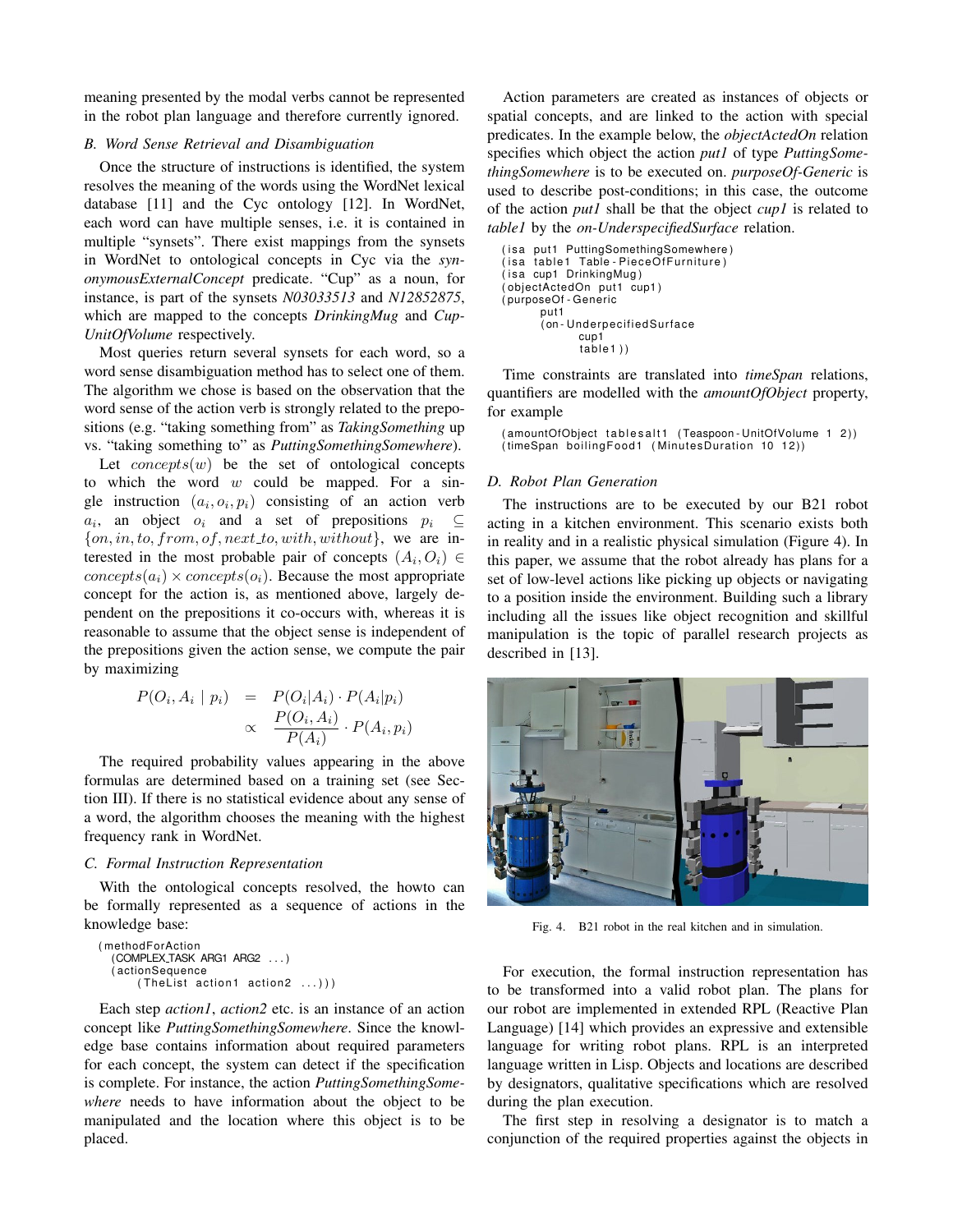the knowledge base. Each object in the knowledge base is linked to a model in the vision system [15] that allows to detect it in a camera image. Thus, all candidate objects are given to the vision system in order to find a suitable object in the scene. A query for such a vision model looks like

( and ( isa ?obj Cup) ( stateOfObj ?obj Clean ) (color ?obj Green) ( visionModel ?obj ?model ) )

Object designators are not only grounded in the perception, but also linked to the action system. Object instances in the knowledge base are annotated with information how to manipulate them. Currently, these are links to specialized grasping routines for cups, plates, or pieces of silverware. More details about the concept of designators can be found in [3].

Each single instruction is translated into an achieve statement whose parameter list has the goal to be achieved as the first entry. Depending on the type of action, additional parameters can be specified. For each goal, there exists a plan to achieve it. Several low-level plans for goals like *entityat-place* have already been implemented manually and are available to the system.

```
( define-high-level-plan ( achieve ( put1 ) )<br>( with-designators ( ( drinkingmug1 ' ( an entity
  ( with-designators ( ( drinkingmug1
                                                         ( type cup ) ) )
                               (table1 '(an entity)
                                (( (type table ))<br>Iocation1 '(a location)
                                                    ( on , table 1 ) ) ) )
     ( achieve (loc drinkingmug1 location1 ) ) ) )
```
# *E. Plan Debugging and Optimization*

The plan debugging and optimization are not the main topic of this paper and are described in [2], but since these steps are usually necessary for obtaining working plans, we will briefly sketch the procedure and refer to the respective literature for details.

In a first step, the system executes the plan in a realistic physical simulation and records data, e.g. about the object interactions, collisions, and the times needed for each action. The debugging process then matches flaw specifications against the recorded data and, if problems are detected, infers the most probable reason. An example of such problems could be that the robot collides with a chair that is standing in front of the table while trying to put items onto the table top. When such flaws are detected, the system applies transformations [3] to the plan which add parameters to object specifications, change the order of actions, or insert additional goals in order to eliminate the source of the error. In this example, a suitable fix would be to first remove the chair and put it back to its original location after having performed the desired actions.

Low performance can also be seen as a flaw which can be fixed by suitable transformations as described in [3], for example by using a container for transporting objects, or by using both hands for carrying objects and thereby making better use of the robot's resources.

#### *F. Inference of Missing Information*

Many plan flaws are caused by incomplete action specifications: Details are often omitted in the web instructions since humans can easily infer them using their common sense knowledge. Some pieces of information also depend of the actual environment, like the position where an object should be put, and thus cannot be specified in general. The robot's knowledge processing system [16] provides the information for inferring these details.



Fig. 5. Visualized results of queries to the environment model represented in the knowledge base including the function or current state of objects. The images show objects that serve for cooking food (left), parts of the oven that cause a *Boiling* event (center) and objects that contain drinking vessels (right).

Environment-specific information is acquired from the environment model and from observations of previous actions. Our environment model [17] is created from 3D laser scans in which objects are detected and classified. These objects are then represented as instances of concepts in the knowledge base, e.g. *table1* as an instance of the general concept *EatingTable*, and therefore inherit all the properties of the respective concept:

```
( isa table1 EatingTable )
( heightOfObject table1 0.74)
. . .
( xCoordinate table1 2.31)
. . .
```
This complete integration of the environment model into the knowledge base allows for reasoning on general object properties (e.g. that a table can be a supporting entity for other objects) as well as environment-specific information like the position or dimensions of objects (Figure 5). Using such information, the system translates relative position specifications from the instructions into global environment coordinates.

Log data of actions performed by the robot [18] or observed from humans [19] can also be accessed from within the knowledge base. Consider the problem of inferring that a cup is to be put on the table when the instruction only states "in front of the chair". From previous observations of different tasks, the robot has log data of which objects it has put on top of which supporting objects at which position. From this information, it learns a classifier that generates rules like "if x between 0.6 and 1.8, and y is between 2.32 and 2.98, and if the object is of type tableware, the supporting entity is table1". These classifiers are learned on demand and embedded into the knowledge representation as described in [16].

These pieces of information are used for determining the most probable plan flaws and suitable bug fixes. For learning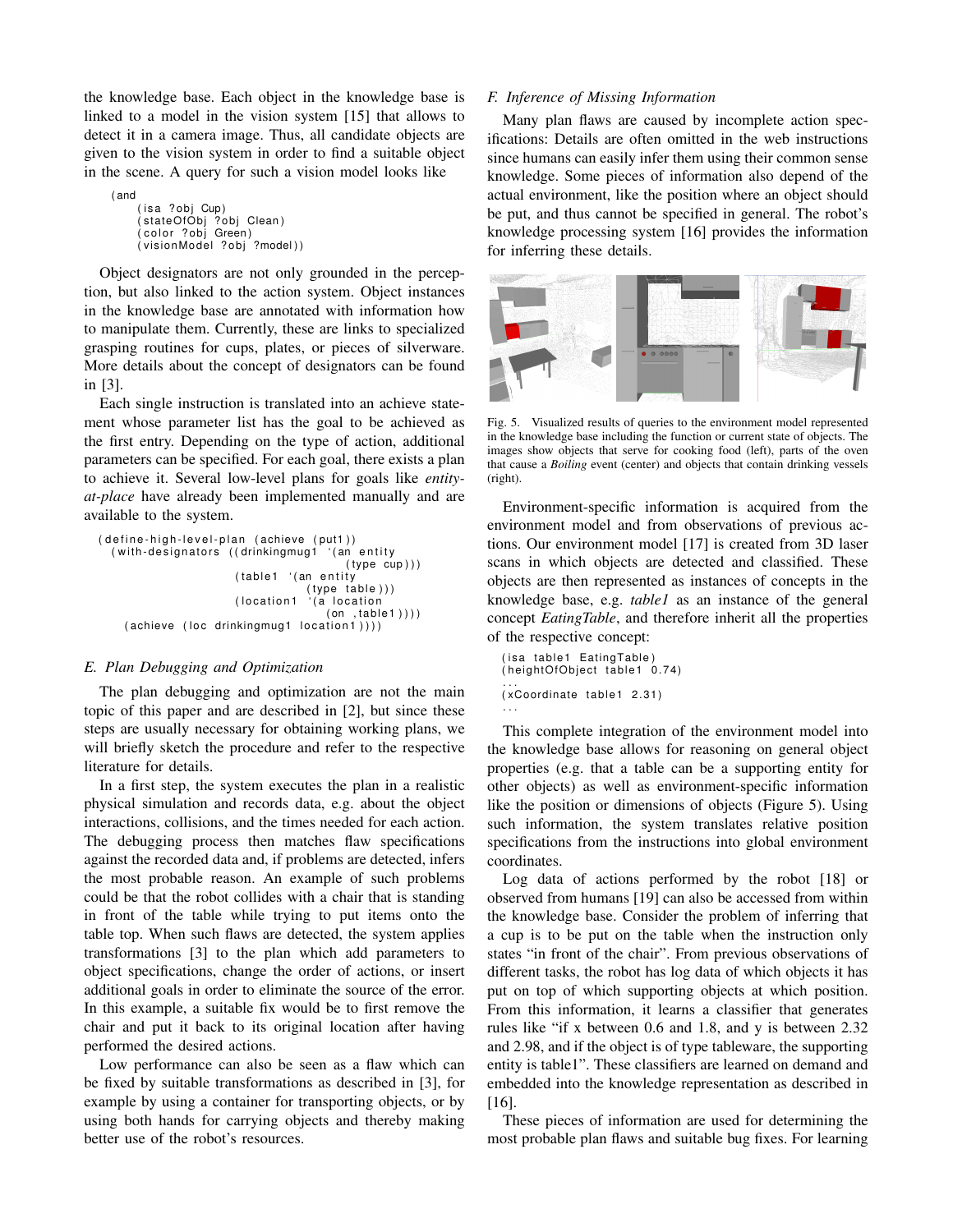the concepts, it is sufficient to have log data of similar actions (like objects being put on the table), but the robot does not need to have seen the whole task, like setting the table, beforehand.

# III. EVALUATION

We tested the implemented system on 88 instructions from a training set and another 64 from a test set of howtos which are taken from  $\epsilon$ how.com and wikihow.com<sup>1</sup>. Since many of the errors are caused by the syntax parser, we evaluate the system both with automatically parsed syntax trees and manually created ones in order to better show the performance of the other components. For the training set, we manually added 72 missing mappings from WordNet synsets to Cyc concepts; the test set was transformed without such manual intervention. We manually determined the translation correctness by verifying that all relevant information from the natural language instruction was transformed into the formal representation. Executing the plans is, as mentioned earlier, not yet possible since missing information needs to be inferred, and due to insufficient robot manipulation capabilities.

First, we trained the disambiguator on the training set using manually created parse trees. Afterwards, we ran the system including the syntax parser on the same set of howtos, the results are shown in the upper part of Table I. With correct parse trees, the system achieves a recognition rate of 82% on the training set and even 91% on the test set before the ontology mapping and the transformation of the instructions into the formal representation.

|                            | aut. parsed |      | man. parsed |      |  |  |
|----------------------------|-------------|------|-------------|------|--|--|
| <b>Training Set:</b>       |             |      |             |      |  |  |
| <b>Actual Instructions</b> | 88          | 100% | 88          | 100% |  |  |
| Correctly Recognized       | 59          | 67%  | 72          | 82%  |  |  |
| False Negative             | 29          | 33%  | 16          | 18%  |  |  |
| <b>False Positive</b>      | 4           | 5%   | 2           | 2%   |  |  |
| <b>Test Set:</b>           |             |      |             |      |  |  |
| <b>Actual Instructions</b> | 64          | 100% | 64          | 100% |  |  |
| Correctly Recognized       | 44          | 69%  | 58          | 91%  |  |  |
| False Negative             | 20          | 31%  | 6           | 9%   |  |  |
| <b>False Positive</b>      | 3           | 5%   | 6           | 9%   |  |  |
| TABLE I                    |             |      |             |      |  |  |

SUMMARY OF THE EVALUATION ON INSTRUCTION LEVEL

The remaining 18% resp. 9% have either been recognized incorrectly (missing object or preposition in the instruction) or not at all. The latter group also comprises instructions that are not expressed as imperative statements and, as such, are not supported by the current implementation. In both test runs, errors caused by the syntax parser result in a significant decrease in the recognition rate (15 percentage points in the training set, 22 in the test set).

Table II shows the results of the translation into the formal instruction representation. In the training set, 70 of the 72 instructions which have been recognized in the previous step could successfully be transformed, the two errors were caused by mappings of word senses to concepts that cannot

be instantiated as objects in Cyc: the concept *PhysicalAmountSlot* in the commands "Use the amount that..." and the relation *half* in "Slice in half".

|                                   | aut. parsed     |         | man. parsed    |                    |  |  |
|-----------------------------------|-----------------|---------|----------------|--------------------|--|--|
| <b>Training Set:</b>              |                 |         |                |                    |  |  |
| <b>Actual Instructions</b>        | 88              | $100\%$ | 88             | $100\%$            |  |  |
| <b>Import Failures</b>            | $\overline{31}$ | 35%     | 18             | $20\%$             |  |  |
| Incorrectly/Not recognized        | 29              | 94%     | 16             | 89%                |  |  |
| Missing WordNet entries           | $\theta$        |         | $\Omega$       |                    |  |  |
| caused Import Failures            | 0               | $0\%$   | $\Omega$       | $0\%$              |  |  |
| <b>Missing Cyc Mappings</b>       | $\theta$        |         |                |                    |  |  |
| caused Import Failures            | 0               | $0\%$   | $\Omega$       | $0\%$              |  |  |
| Misc. Import Errors               | $\overline{2}$  | 6%      | $\overline{2}$ | 11%                |  |  |
| Disambiguation Errors             | $\overline{0}$  |         | $\Omega$       |                    |  |  |
| <b>Correctly imported into KB</b> | 57              | 65%     | 70             | $80\%$             |  |  |
| <b>Test Set:</b>                  |                 |         |                |                    |  |  |
| <b>Actual Instructions</b>        | 64              | $100\%$ | 64             | $\overline{100\%}$ |  |  |
| <b>Import Failures</b>            | $\overline{33}$ | 52%     | 28             | 44%                |  |  |
| Incorrectly/not recognized        | 20              | 61%     | 6              | 21%                |  |  |
| Missing WordNet entries           | 3               |         | 3              |                    |  |  |
| caused Import Failures            | $\overline{c}$  | 6%      | $\overline{c}$ | 7%                 |  |  |
| Missing Cyc Mappings              | 14              |         | 23             |                    |  |  |
| caused Import Failures            | 11              | 33%     | 20             | 71%                |  |  |
| Misc. Import Errors               | $\Omega$        | $0\%$   | $\Omega$       | $0\%$              |  |  |
| <b>Disambiguation Errors</b>      | $\overline{c}$  |         | 3              |                    |  |  |
| <b>Correctly imported into KB</b> | 31              | 48%     | 36             | 56%                |  |  |
| TABLE II                          |                 |         |                |                    |  |  |

SUMMARY OF THE EVALUATION ON KNOWLEDGE BASE LEVEL

The results of the translation of the test set show that two external components are the main sources of error: 40% of the import failures are caused by the syntax parser, since a decrease from 61% to 21% of failures in the initial recognition step can be observed when switching to manually created syntax trees. In this case, missing Cyc mappings and WordNet entries are the main problem, causing about 78% of the remaining errors.

| <b>Test set of Howtos</b> | <b>Instr. Level</b> | <b>KB</b> Level | KB+maps |
|---------------------------|---------------------|-----------------|---------|
| How to Set a Table        | $100\%$             | $100\%$         | $100\%$ |
| How to Wash Dishes        | 92%                 | 46%             | 62%     |
| How to Make a Pancake     | 93%                 | 73%             | 81%     |
| How to Make Ice Coffee    | 88%                 | 63%             | 88%     |
| How to Boil an Egg        | 78%                 | 33%             | 57%     |

TABLE III

PER-HOWTO EVALUATION OF THE IMPORT PROCEDURE.

An evaluation per howto (Table III) shows that a reasonably large number of the instructions can be recognized correctly. The last column contains the results after having added in total eight mappings, including very common ones like *Saucepan* or *Carafe*, which will also be useful for many other instructions. The generation of a robot plan from the formally represented instruction is a simple translation from Cyc concepts to RPL statements which did not produce any further errors.

# IV. DISCUSSION

The translation into a formal instruction representation suffers from two main sources of errors: Especially for longer sentences, the quality of the syntax trees generated by the Stanford parser decreases, which has a strong impact on the recognition rate. In the test set, 14 of 20 false

<sup>&</sup>lt;sup>1</sup>The complete training and test set can be downloaded from http://ias.cs.tum.edu/∼tenorth/icra10 ehow.txt